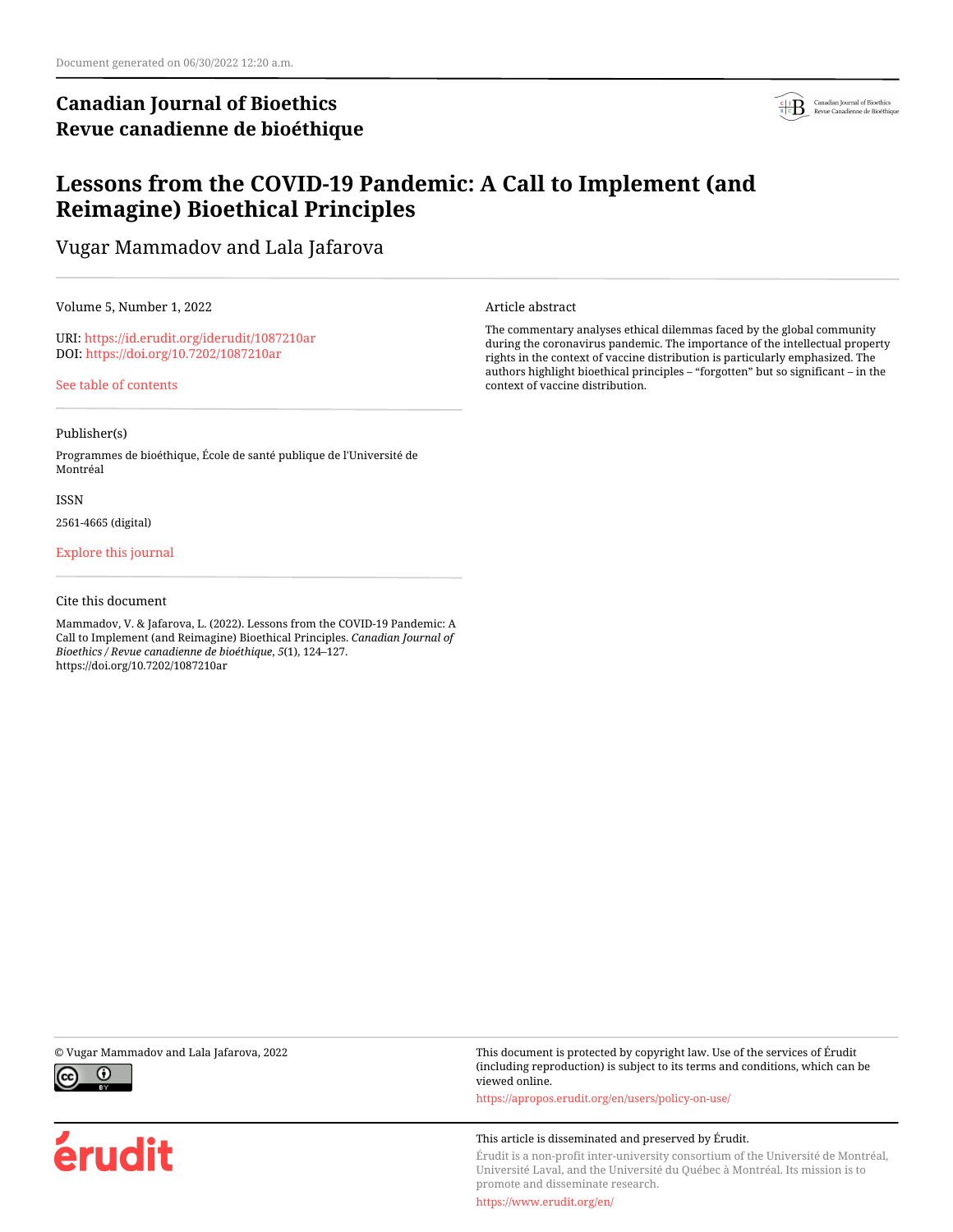

**Canadian Journal of Bioethics** Revue Canadienne de Bioéthique

**COMMENTAIRE CRITIQUE / CRITICAL COMMENTARY** (ÉVALUÉ PAR LES PAIRS / PEER-REVIEWED)

# **Lessons from the COVID-19 Pandemic: A Call to Implement (and Reimagine) Bioethical Principles**

Vugar Mammadov<sup>a</sup>, Lala Jafarova<sup>b</sup>

#### **Résumé Abstract**

Ce commentaire analyse les dilemmes éthiques auxquels la The commentary analyses ethical dilemmas faced by the global communauté mondiale a été confrontée pendant la pandémie community during the coronavirus pandemic. The importance of de coronavirus. L'importance des droits de propriété the intellectual property rights in the context of vaccine intellectuelle dans le contexte de la distribution des vaccins est distribution is particularly emphasized. The authors highlight particulièrement soulignée. Les auteurs mentionnent les bioethical principles – "forgotten" but so significant – in the principes bioéthiques – « oubliés » mais si importants – dans le context of vaccine distribution. contexte de la distribution des vaccins.

#### **Mots-clés Keywords**

COVID-19, pandémie, principes bioéthiques, vaccins, propriété COVID-19, pandemic, bioethical principles, vaccines, intellectuelle, santé mondiale

intellectual property, global health

#### **Affiliations**

a Azerbaijan Medical University, Law Faculty, Baku State University, Baku, Azerbaijan **b European Association of Health Law, ANAS, Institute on Law and Human Rights, Baku, Azerbaijan** 

**Correspondance / Correspondence:** Lala Jafarova, [lala-j@hotmail.com](mailto:lala-j@hotmail.com)

# **INTRODUCTION**

The coronavirus 2019 (COVID-19) pandemic revealed the vulnerability, not only of the medical and social spheres of life, but also of the practical implementation of bioethical principles. Historically, the development of modern bioethical principles was in response to the infamous events of World War II. The Nuremberg Code, adopted after the Nazi doctors' trial in Nuremberg, Germany, was the starting point for a new international medical-legal and bioethical discourse. It proclaimed the need for special protection of the research participants (1), an ethical concept articulated as respect for autonomy and informed consent to participate in research. However, modern bioethical principles address much broader issues than individual consent to medical research, as become evident during the COVID-19 pandemic. For example, internationally recognized individualoriented bioethical principles turned out to be practically unrealizable during the emergency of a global scale, especially where conceptions of global justice are still in their infancy. These gaps in bioethics discourse resulted in declarative (non-legally binding) bioethical principles being mostly left out of the international response to the virus.

To address this situation, we argue that the Universal Declaration on Bioethics and Human Rights (UDBHR) should evolve into a component of international law – i.e., be the predecessor of a new document, an "International Convention on Bioethics" (2). The COVID-19 pandemic should become a starting point for both reimagining bioethical principles and developing the legal mechanisms for their practical implementation. A parallel development in political and scientific circles is the widely discussed need for a pandemic treaty (3,4). The International Convention on Bioethics and the Pandemic Treaty should thus develop in tandem. Specifically, the Treaty's provisions ought to be articulated through the lens of newly envisioned bioethical principles. The COVID-19 pandemic allowed us to identify both weaknesses and omissions in bioethical principles and offers a unique opportunity to re-think their practical implementation on an international scale. We propose that an International Convention on Bioethics include 4 principles: *global sharing of benefits*, *global health equity*, *social responsibility for health*, and *global solidarity and cooperation*.

## **PRINCIPLE 1: GLOBAL SHARING OF BENEFITS**

A bioethical principle of G*lobal sharing of benefits* would ensure that the benefits "resulting from any scientific research and its applications" are shared not only domestically but within the global community, especially with economically developing countries (5). In current practice, the vaccines (and other medications) are granted Intellectual Property (IP) rights and protected by the Word Trade Organization's TRIPS agreement (6), and these monopoly rights are very often used to limit sharing. On the one hand, transnational corporations, e.g., the leading multinational pharmaceutical companies, spend considerable resources (primarily financial) to pay scientists, conduct research, purchase modern equipment and create an infrastructure for conducting clinical trials. On the other hand, these innovations result from considerable public investment (principally governments) and may involve clinical research in low- and middle-income countries. As such, states should arguably have the authority to share resources (innovations) to which they contributed, while low-income countries that helped with the development of vaccines deserve reciprocity and access. The low-income countries often cannot afford to pay costly licensing agreements to patent holders, nor produce vaccines on their own; neither can they fund vaccine development due to a lack of resources, both scientific and financial. Thus, vaccines, especially during the pandemic, can become a "stumbling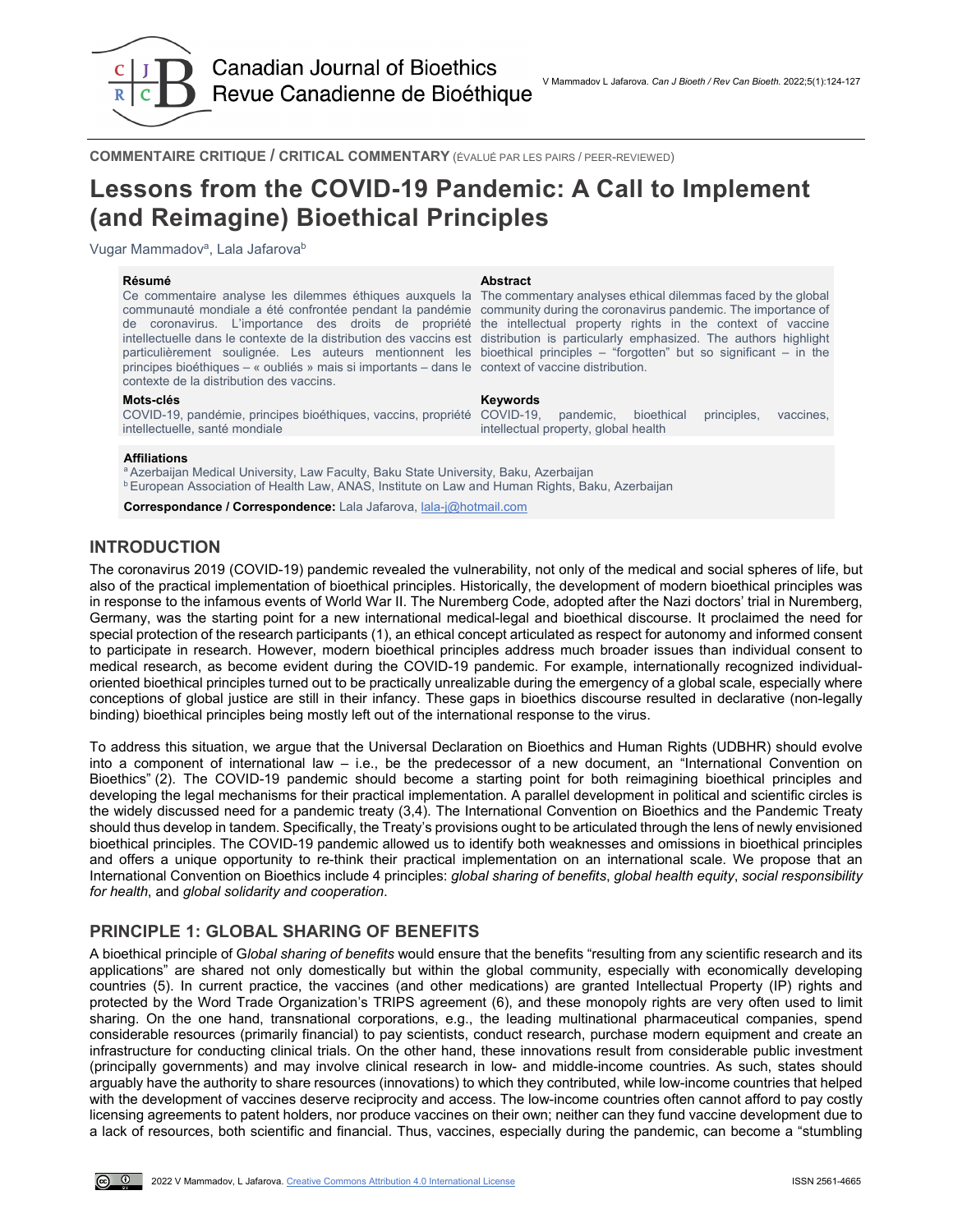block" for the implementation of an effective fight against a pandemic, for those countries. The fact that funding for the development of most COVID-19 vaccines came largely from national governments (7) and charitable foundations challenges the idea that the control (i.e., patents) and financial benefits should be the exclusive province of private pharmaceutical companies. This public source of financing gives grounds for calling these "people's vaccines" (8), thereby implying equal access rights by all people.

Operating on the possibility of waiving exclusive rights, in October 2020, India and the Republic of South Africa came up with a joint proposal to abandon certain types of intellectual property rights during the pandemic (9). However, the proposal has not gained the unanimous support of members states at the World Trade Organization, which is required to amend TRIPS (10). Unfortunately, the principles of fair sharing have not been implemented and applied during the COVID-19 pandemic. Instead, high-income countries have launched mass vaccination programs, which today also cover children and booster doses, whereas in many low-income countries, even vulnerable groups and individuals at increased risk of infection are still waiting for their first dose. This situation has widened vaccine inequality and prolonged the pandemic.

Unfortunately, in terms of bioethical principles, vaccine distribution has not been a case for the "*sharing of benefits*". Attention was focused more on economic-legal aspects instead of ethical; some media have even called upon the need to discontinue the "practice of treating drugs as a commodity" (11). The bioethical aspect of the issue was not widely discussed, although bioethical principles, due to their "universality" and as internationally recognized values, have the potential to form the basis in this regard. In June 2021, the European Union made a new proposal to the WTO, which includes a "multilateral trade action plan to expand the production of COVID-19 vaccines and treatments and ensure universal and fair access" instead of waiving IP rights (12). Proposals include expanding the production and supply of vaccines and medicines for COVID-19. Further, the EU recently drafted a Declaration concerning IP rights (13), and according to the TRIPS Council, debates about the IP response to COVID-19 will continue (14).

However, it is not only vaccines that should be considered as a "common good" – also included should be drugs, masks, ventilators etc., as these are all necessary to save patients' lives during the pandemic. Unfortunately, in countries where there is a shortage of even basic medical masks or a lack of stable electrical supply necessary to maintain the operation of refrigeration units, it is difficult to talk about access to or the production of innovative vaccines, especially those that require special cooling units for storage and transportation. In the current pandemic, a significant obstacle to the acquisition of vaccines was precisely the lack of appropriate infrastructure in the purchasing country. Through foreign economic intervention, many African countries have even been provided with solar-powered refrigerators; however, their temperature did not match the storage requirements of many COVID-19 vaccines (15). Complicated vaccine storage requirements have discouraged even the most modern hospitals in the United States and had a negatively affected availability in rural areas (16). It is not surprising that for countries where resources are far more limited, such a task is practically impossible without the help of donor states or the world community. Thus, the TRIPS agreement is not the only obstacle to the provision of vaccines; even if self-production rights are granted, many countries do not have the capacity to start this process. The issue is not just technology transfer, but also training, development of regional capacity, infrastructure, etc. Vaccine production, purchase and distribution cover many issues within healthcare that may have direct or indirect implications for the fight against the pandemic; there are not only medical but also social aspects underlying this problematic situation. Therefore, we are now seeing, in debates about the pros and cons of the IP waiver, discussions of logistics, technology pooling and opposition from the pharmaceutical sector (17). By mobilizing a principle of global sharing of benefits in a "pandemic treaty on the bioethical principles", it would then be possible to adopt and implement numerous collective measures/strategies, including conditions for temporary IP rights waivers or the creation of a universal vaccine database and production infrastructure.

# **PRINCIPLE 2: GLOBAL HEALTH EQUITY**

The economic development of states has had a direct impact on their ability to respond to the COVID-19 pandemic, as well as contributing to global economic inequality. A 2020 study conducted by the Health Foundation showed that the population living in the wealthiest regions was 50% less likely to die from COVID-19 than those in the poorest regions (18). High-income countries purchased much more than the required amount of COVID-19 vaccine for their populations. According to data for November 2020, "developed countries, where 14% of the world's population lives, purchased 53% of all world stocks of promising vaccines" (19). As a result, many low-income countries, especially in Africa, were left without access to vaccines or with major shortages, and so mass vaccinations in these countries are not expected to begin before the end of 2022. Some have called COVID-19 a "*syndemic*, a convergence of biosocial forces that interact with one another to produce and exacerbate clinical disease and prognosis" (20), thus pointing to its numerous synergistic features. The crisis has demonstrated that social factors such as poverty are one of the decisive factors when it comes to public health. In addition, the level of socio-economic development itself raises *ethical* issues. Eliminating the roots of inequality among different groups and countries, i.e., striving for global health equity, should become a primary goal for an eventual pandemic treaty.

# **PRINCIPLE 3: SOCIAL RESPONSIBILITY FOR HEALTH**

A further bioethical concern regarding vaccines relates to social responsibility for health. Given the emergency context, vaccines began to be distributed before they went through the full phases of clinical trials, under "emergency authorization" (21), with the result that populations were both patients and real-time research participants. There is no doubt that, amidst high rates of mortality, states were ethically compelled to release vaccines prior to trial completion. However, was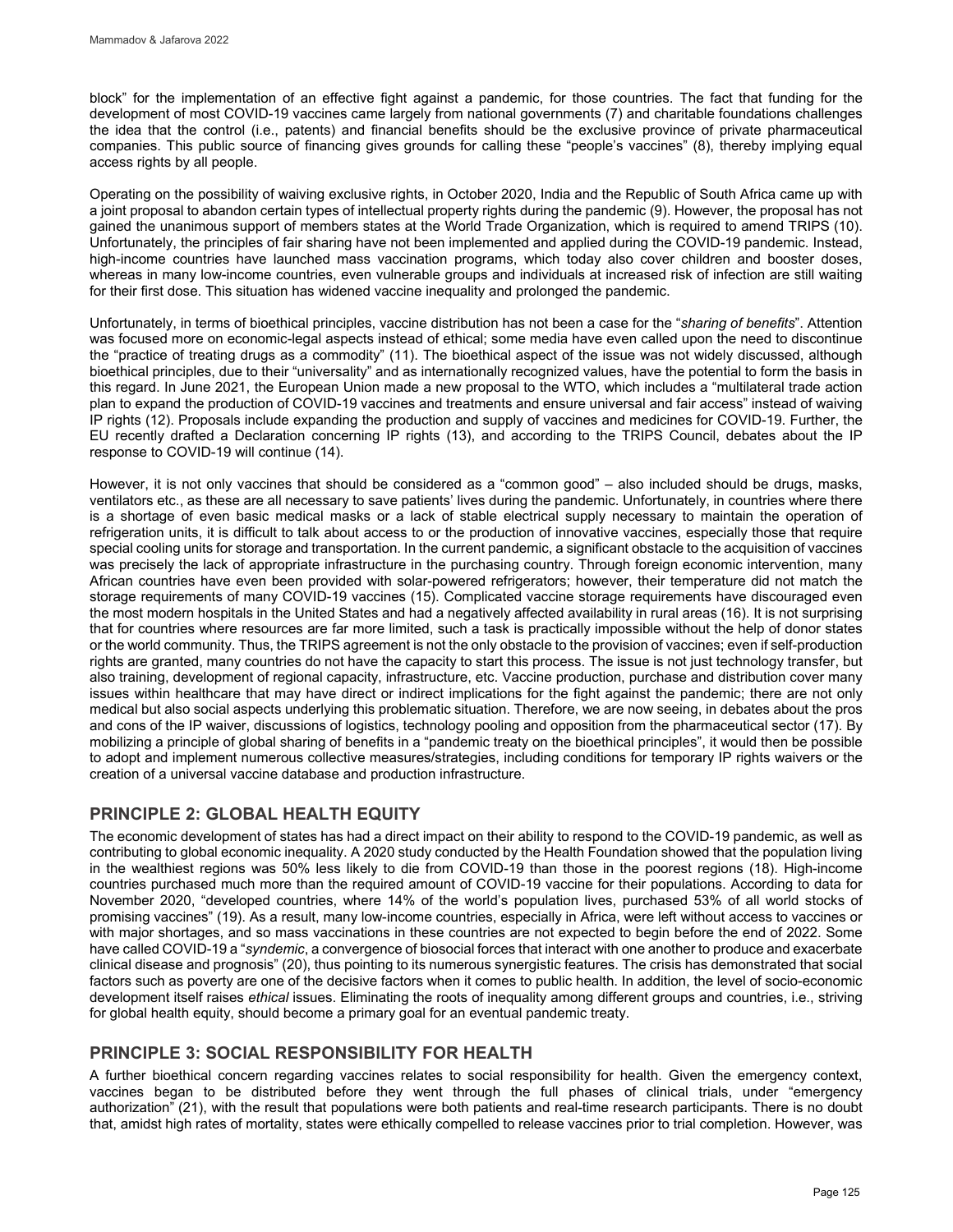the bioethical principle of respect for autonomy, operationalised through *informed consent*, implemented appropriately? During an emergency, setting aside this principle can be ethically justified; however, do all people consider the pandemic to be an emergency? Did the doctors have enough time to explain all aspects of vaccination to the patient, to take blood tests in case of potential health-related conditions? Unfortunately, in the background of the pandemic has been a mass of false and misleading information about vaccines (22), which made many people reluctant or frightened to be vaccinated. How can one measure a person's responsibility for refusing vaccination? Does the person understand and fully realize the responsibility to other members of society? Further, how can a state "promote health and social development" during such an extreme situation as a pandemic? Is it possible to supersede individual interests for the interests of society? During the COVID-19 pandemic these concerns were not adequately addressed and point to the need for two interconnected bioethical principles: *solidarity and cooperation* and *social responsibility for health.* It is a social responsibility to protect people's informed consent and choice, which requires regulating social media and ensuring public health campaigns that are culturally appropriate and meet the needs of a diverse public. And it requires social solidarity and cooperation to agree on collective responses; but this solidarity cannot be simply local (within a community or country), it must also be global.

# **PRINCIPLES 4: GLOBAL SOLIDARITY AND COOPERATION**

Vaccine distribution has become a prime example of the urgency of implementing bioethical principles, and it illustrates their interconnection. Adopted in 2005, the UDBHR principles outlined the general mechanisms for international solidarity and cooperation in the field of science and medicine. The bioethical principles of *global solidarity and cooperation* promote international cooperation aimed at the encouragement of public health practices and collaborative agreements that are not only local, but also global. The distribution of vaccines was a perfect example of a failure of such global solidarity. Discord between countries was rooted in concerns to defend and respond first to national interests. The purchase and distribution of vaccines between high-income countries has left low-income countries at the end of the vaccine cue, dependent on international aid. According to the data from July 2021, "only 1.1% of people in low-income countries have received at least one dose" (23). This data should be cause for concern all countries, because pandemic viral disease can be stopped only when most of the world's population is vaccinated – "No one is safe, until everyone is" (24,25).

The UDBHR, unfortunately, does not include definitions of the bioethical principles; the meaning and application of solidarity, in practice, thus remains somewhat vague. While some authors describe it as "enacted commitments to accept costs to assist others with whom a person or persons recognise similarity in a relevant respect", they also stress that in practice it may include more factors of "social interconnectedness" (20). The bioethics literature covers different contexts of solidarity but in terms of national and global interests, values of solidarity may clash with a struggle for survival. During the COVID-19 pandemic, where risks and interests are very unevenly disturbed, it is unlikely that the entire population "will accept the costs of containing pandemics *out of solidarity with each other"* (26). If there is inadequate or limited solidarity among the population of one country, how can we expect all countries to act in global solidarity? Collective struggle "is particularly pertinent to situations where no other ties exist to bind people together" (27). In the context of global health, solidarity during the early stages of the COVID-19 pandemic was significantly disrupted, especially with regards to vaccination – each country tried to obtain as much as possible. Today we see that even in the face of a common threat, human solidarity ends where health issues begin; the same applies to countries protecting their own population first.

The COVID-19 pandemic, in addition to mobilizing purely medical aspects, should be also considered from the bioethical point of view in its broadest context. Nunes describes the pandemic as a "global vulnerability" (28) because it showed that public health is the key to a sustainable life of *solidarity* at the global level. Building on this analysis, the pandemic emphasized the *vulnerability of the global* community and showed that during the emergency no state can return to "normal" unless the entire world is protected – this should be accepted as a basis for both local and global solidarity.

# **CONCLUSION**

The unequal global distribution of COVID-19 vaccines showed how the bioethical principles of the UDBHR and other treaties were incomplete and inadequate, and so readily "forgotten". From the point of view of international relations, a sharp tension emerged between state and international interests, which led to self-defeating actions. During a global pandemic, no one's interests are served by forgetting ethics or by acting out of narrow national self-interest. The practical difficulty of implementing bioethical principles during an emergency has challenged states and international groups alike and so points to the need for a joint International Pandemic Treaty and an International Convention on Bioethics. Following the African Ebola epidemic, an Independent Panel on the Global Response to Ebola analysed the global response to the outbreak and produced 10 recommendations that provided a roadmap for strengthening disease prevention and improving response (29). However, as the COVID-19 pandemic demonstrated so clearly, these recommendations were not put into practice. It is urgent that declarative bioethics principles be implemented in global treaties and policies so that they can lead to better collective practices, and thus a better world. The need to do this is part of our larger *responsibility to future generations*. We can and must do better.

**Conflits d'intérêts Conflicts of Interest** Aucun à déclarer

**Reçu/Received:** 10/05/2021 **Publié/Published:** 01/03/2022